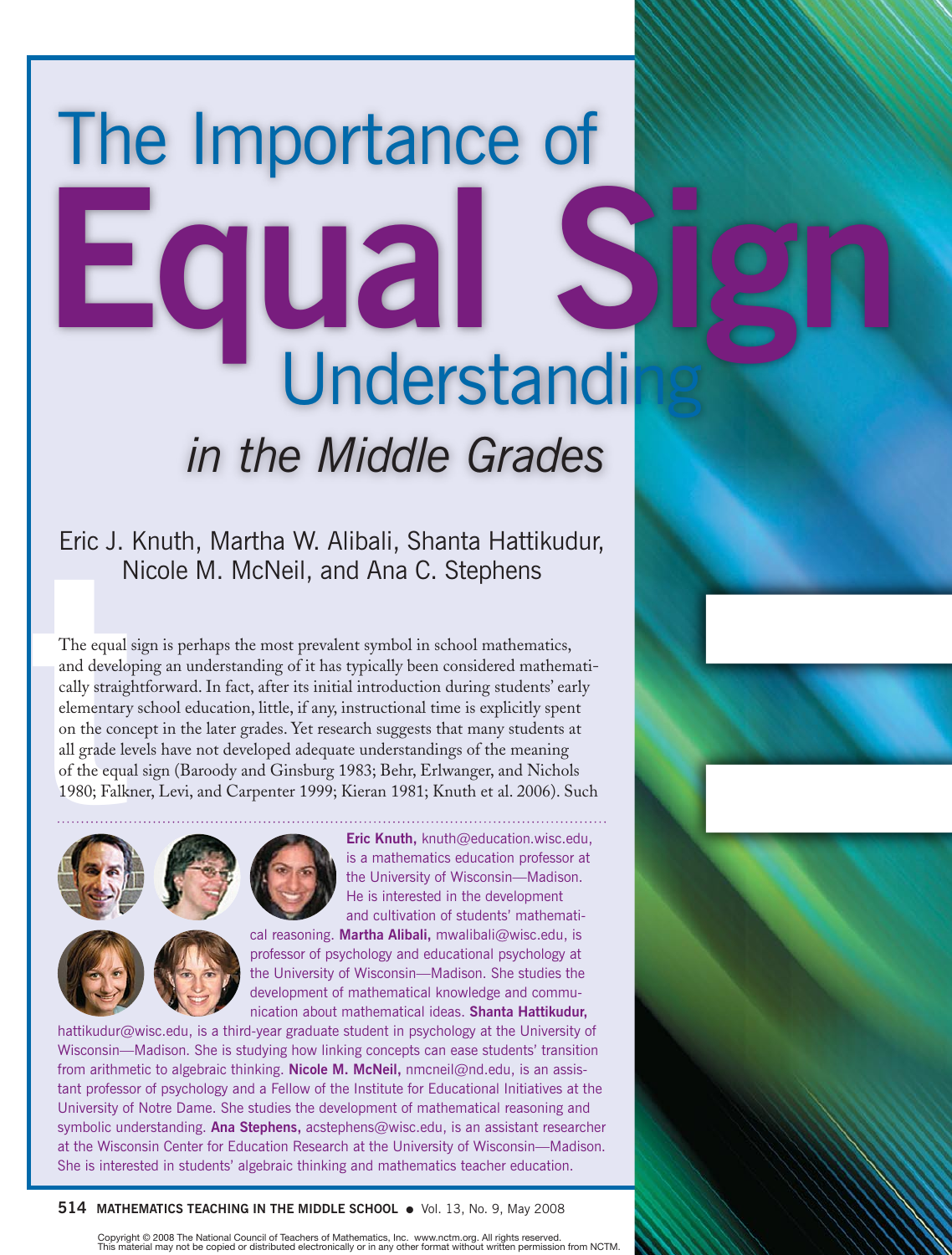

findings are troubling with respect to students' preparation for algebra, especially given Carpenter, Franke, and Levi's (2003) contention that a "limited conception of what the equal sign means is one of the major stumbling blocks in learning algebra. Virtually all manipulations on equations require understanding that the equal sign represents a relation" (p. 22).

So what do middle school students think the equal sign means? What might account for shortcomings in the way that many students think about this symbol? Does it matter if students develop a sophisticated understanding of the equal sign? As teachers, what can we do to help students develop their understandings of the equal sign? In the remainder of this article, we address these questions as we share results from our research.

# **Students' Equal Sign Understandings**

Middle school students (grades 6–8) were asked to provide a definition for the equal sign symbol (see **fig. 1**). This question required students to name the equal sign symbol (first prompt); provide a statement regarding the symbol's meaning (second prompt); and then, if possible, provide a statement regarding an alternative meaning (third prompt). The rationale for the first prompt was to preempt students from using the name of the symbol in their response to the second prompt (e.g., "the symbol means equal"). The rationale for the third prompt was based on our previous work, in which we found that students often offer more than one interpretation when given the opportunity.

Before reading on, take a minute to think about how your own students might respond to this question. (Better yet, think about how your students might respond, present the question to your students, and compare your predictions with their actual responses.)

### Fig. 1 Interpreting the equal sign

The following questions are about this statement:

$$
3 + 4 = 7
$$
  

$$
\uparrow
$$

(a) The arrow above points to a symbol. What is the name of the symbol?

(b) What does the symbol mean?

(c) Can the symbol mean anything else? If yes, please explain.

We classified student responses to parts (b) and (c) into four categories: *relational, operational, other,* or *no response/don't know*. A response was categorized as *relational* if the student expressed the general idea that the equal sign represents an equivalence relation between two quantities—the definition we would like to see from students. The following student responses are representative of those categorized as relational:

- "It means that what is to the left and right of the sign mean the same thing." (grade 6 student)
- "The same as, same value." (grade 7 student)
- "The left side of the equals sign and the right side of the equals sign are the same value." (grade 8 student)

A response was categorized as *operational* if the student expressed the general idea that the equal sign means "add the numbers" or "the answer." The following student responses are representative of those categorized as operational:

- "What the sum of the two numbers are." (grade 6 student)
- "A sign connecting the answer to the problem." (grade 7 student)
- "The total." (grade 8 student)
- "How much the numbers added together equal." (grade 8 student)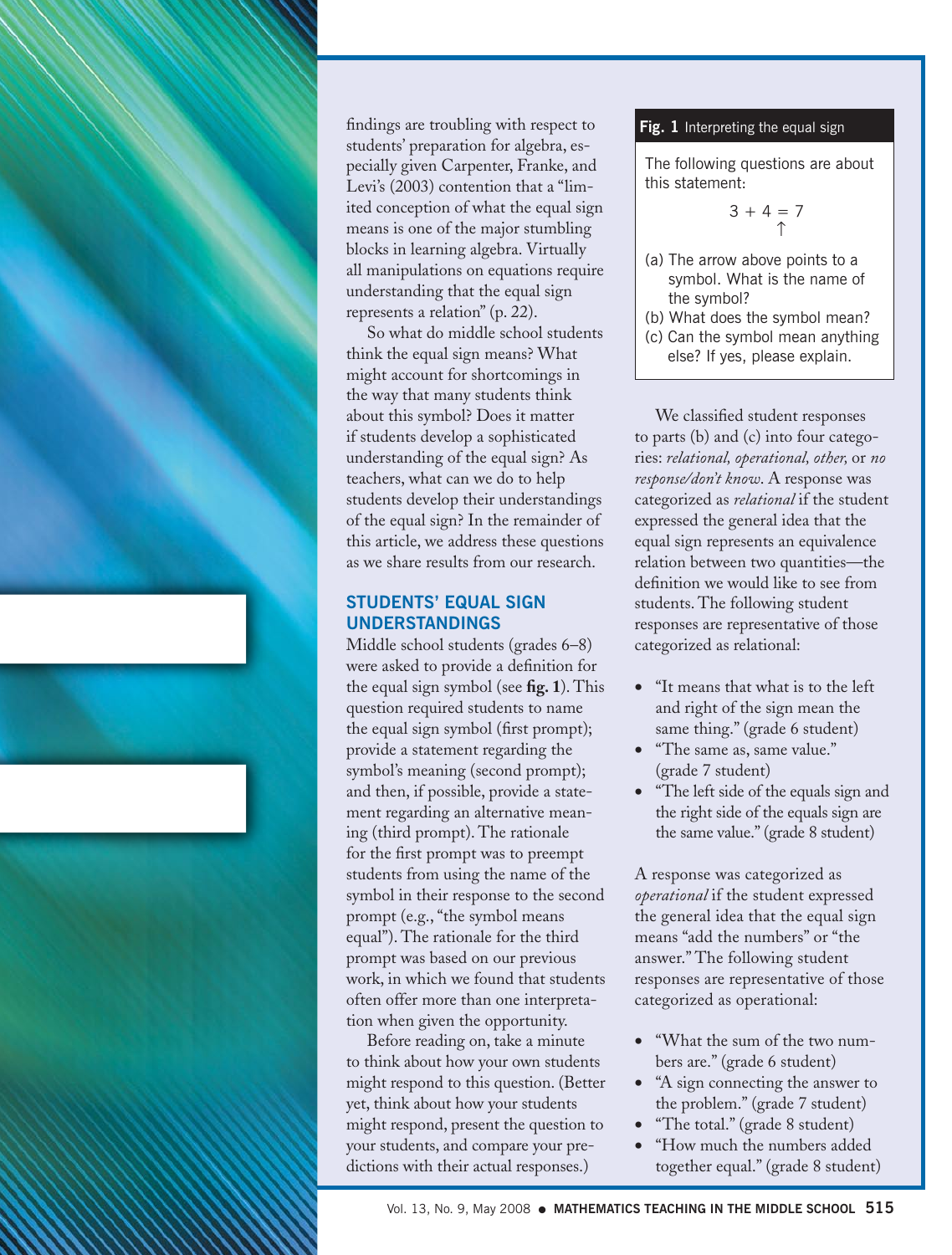|  | Table 1 Percent of students at each grade level who provided each type of equal sign |  |  |  |  |  |
|--|--------------------------------------------------------------------------------------|--|--|--|--|--|
|  | definition as their best definition ( $n = 375$ )                                    |  |  |  |  |  |

| <b>Best Definition</b>     | Grade 6 | Grade 7 | Grade 8 |  |
|----------------------------|---------|---------|---------|--|
| Relational                 | 29      | 36      | 46      |  |
| Operational                | 58      | 52      | 45      |  |
| Other                      |         |         |         |  |
| No response/<br>don't know |         |         |         |  |

The *other* category included definitions such as "it means equals" or "it means equal to" as well as direct translations of the problem statement, such as "3 plus 4 equals 7." In addition to classifying responses to parts (b) and (c) separately, students were also assigned an overall category indicating their "best" definition. Many students provided two definitions, sometimes one *relational* and one *operational*; in such cases, the responses were assigned an overall category of *relational.*

**Table 1** presents the distribution of equal sign definitions as a function of grade. (Recall that in cases where students provided two definitions, they were assigned an overall category for their best definition; thus, **table 1** displays students' best definitions. There were fewer students who *only* provided a definition that was categorized as relational—11 percent in grade 6, 16 percent in grade 7, and 24 percent in grade 8.) How do these data compare with your predictions about student responses? As seen in the table, the majority of students provided definitions that were categorized as operational, whereas substantially fewer students provided definitions categorized as relational. Although we do see improvement in the definitions categorized as relational as students progress through middle school, increasing from 29 percent in grade 6 to 46 percent in grade 8, such improvement is relatively modest. Overall, the results are somewhat discouraging—fewer than

half the students in each grade demonstrated a relational view of the equal sign. Perhaps not surprising, given the lack of attention the equal sign receives in middle school curricula and instruction, an understanding of the equal sign does not seem to improve significantly as students progress through middle school.

# **What Might Account for the Predominance of an Operational View of the Equal Sign?**

Researchers have argued that the operational view of the equal sign is largely a by-product of students' experiences with the symbol in elementary school mathematics (e.g., Baroody and Ginsburg 1983; Carpenter et al. 2003; McNeil and Alibali 2005). During elementary school, students typically encounter the equal sign in number sentences that have operations on the left side of the equal sign and an answer blank on the right side (e.g.,  $5 + 2 = 11 - 4 + 1 =$ \_\_). In solving such "operations equal

answer" equations correctly, it is not really necessary for students to think about the equal sign as a symbol of equivalence; rather, students need only perform the calculations on the left side of the equal sign to get an answer. As a result, students associate the equal sign with the arithmetic operations performed to get a final answer. Unfortunately, this operational view of the equal sign is often reinforced

year after year as students gain more and more experience with traditional arithmetic equations during their elementary school years.

Because an operational view of the equal sign is well established by the time students reach middle school, it may be far from trivial for students to acquire a relational view of the equal sign during middle school. Further compounding this problem is the fact that very little attention is paid to the symbol in middle school curricular materials. Our analysis of four popular middle school mathematics textbooks revealed that equations are frequently presented in an "operations on the left side of the equal sign" format and are rarely presented in an "operations on both sides of the equal sign" format (for more detail about the textbook study, see McNeil et al. 2006). This pattern of exposure may actually condition students to favor less sophisticated interpretations of the equal sign and, as we shall see next, such interpretations may have important consequences for students in learning algebra.

### **Does it Really Matter if Students View the Equal Sign Relationally?**

A natural question to ask is whether it really makes a difference when learning mathematics (and algebra, in particular) if students view the equal sign relationally. To answer this question, we asked students to respond to items that are more typical of what they might see in an algebra class, and then we examined their success in solving these items as well as the strategies they used as a function of their views of the equal sign. One set of items required students to determine solutions to linear equations (see **fig. 2**), whereas another set of items required students to make judgments regarding the solutions to equivalent equations (see **fig. 3**).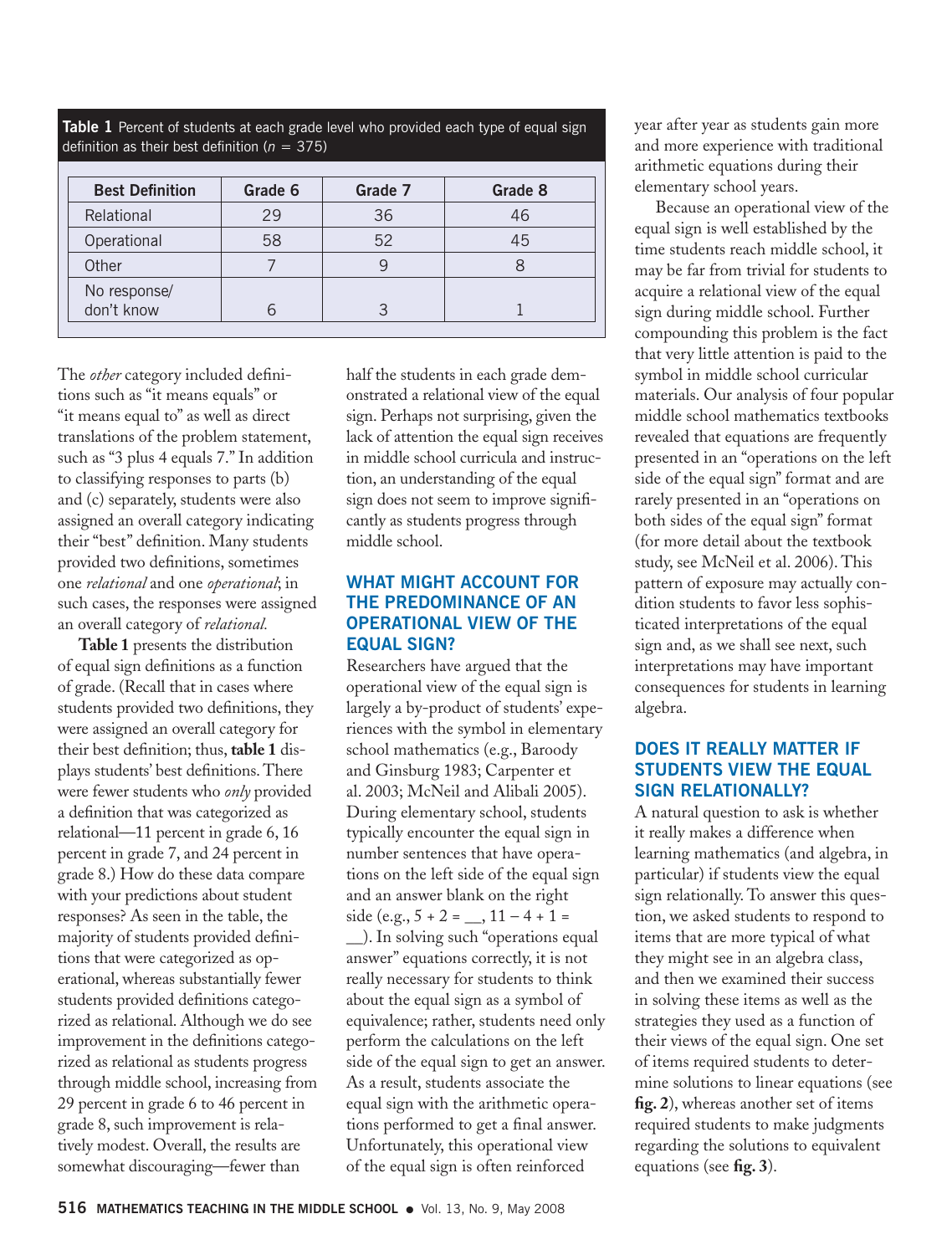#### **Fig. 2** Equation-solving items

What value of *m* will make the following number sentences true?

 $(a)$  4*m* + 10 = 70 (b) 3*m* + 7 = 25

The equation-solving items required students to determine the solution to typical beginning algebra equations. We used the prompt "What value of *m* will make the following number sentences true?" for two reasons. First, we wanted to avoid running into problems associated with students misunderstanding the more typical (in terms of beginning algebra) prompt, "Solve the equation." Many students in middle school, particularly sixth- and seventh-grade students, would likely be unfamiliar with such a prompt. Second, we felt that the prompt would likely be more consistent with language often used in elementary school (i.e., "What value will make the number sentence  $8 + \Box = 12$  true?").

The equivalent equations items required students to determine whether the missing value for one equation was the same as the missing value for a second (equivalent) equation. In both cases, we expected that students who viewed the equal sign as representing an equivalence relation between quantities (a relational view of the equal sign) would recognize that the operations performed on the second equation of each pair preserved the quantitative relationship expressed in the first equation of each pair. It is also worth noting that the operations applied to the second (equivalent) equation in both items are atypical in that they are not operations that would normally be applied in the process of solving the first equation (e.g., subtracting 15 from both sides of the equation). We decided to use atypical operations to deter students from simply recognizing

#### **Fig. 3** Equivalent equations items

(a) Is the number that goes in the  $\Box$  the same number in the following two equations? Explain your reasoning.

 $2 \times \Box + 15 = 31$   $2 \times \Box + 15 - 9 = 31 - 9$ 

(b) In the equation  $\Box$  + 18 = 35, the number that goes in the  $\Box$  is 17. Can you use this fact to help you figure out what number goes in the  $\Box$  in the equation  $\Box$  + 18 + 27 = 35 + 27? Explain your reasoning.

**Fig. 4** Proportion of sixth-, seventh-, and eighth-grade students in each equal sign



that the correct procedure was applied and then relying on that recognition to respond that the solutions to the pair of equations are the same.

So how did students perform? Figure 4 shows that students who exhibited a relational view of the equal sign were more likely than students who did not to solve the linear equa- $\frac{1}{2}$  tion items (**fig. 2**) correctly. In other words, at each grade level, a greater proportion of students who provided a relational definition of the equal sign solved the equations correctly. This finding is noteworthy in that it suggests that even students having 6 7 8 no experience with formal algebra (sixth- and seventh-grade students, in particular) have a better understanding of how to solve equations when they hold a relational view of the equal sign. **ig**<br>ch<br>or or<br>or<br>rop bi<br>
W<br>
d<br>
it<br>
ds

Similar results were found for the equivalent equations items as well. For the first equivalent equations item (**fig. 3a**), we see in **figure 5** that at each grade level, students who provided a relational definition of the equal sign were more likely than their peers who did not to correctly respond that the two equations have the same solution.

We can also see further evidence for the importance of viewing the equal sign relationally if we consider the strategies that students used in arriving at their answers to both equivalent equations items. Students employed a variety of strategies that led to correct responses. For example, some students solved each equation and then compared the two solutions; others used a variation of this strategy in which they solved the first equation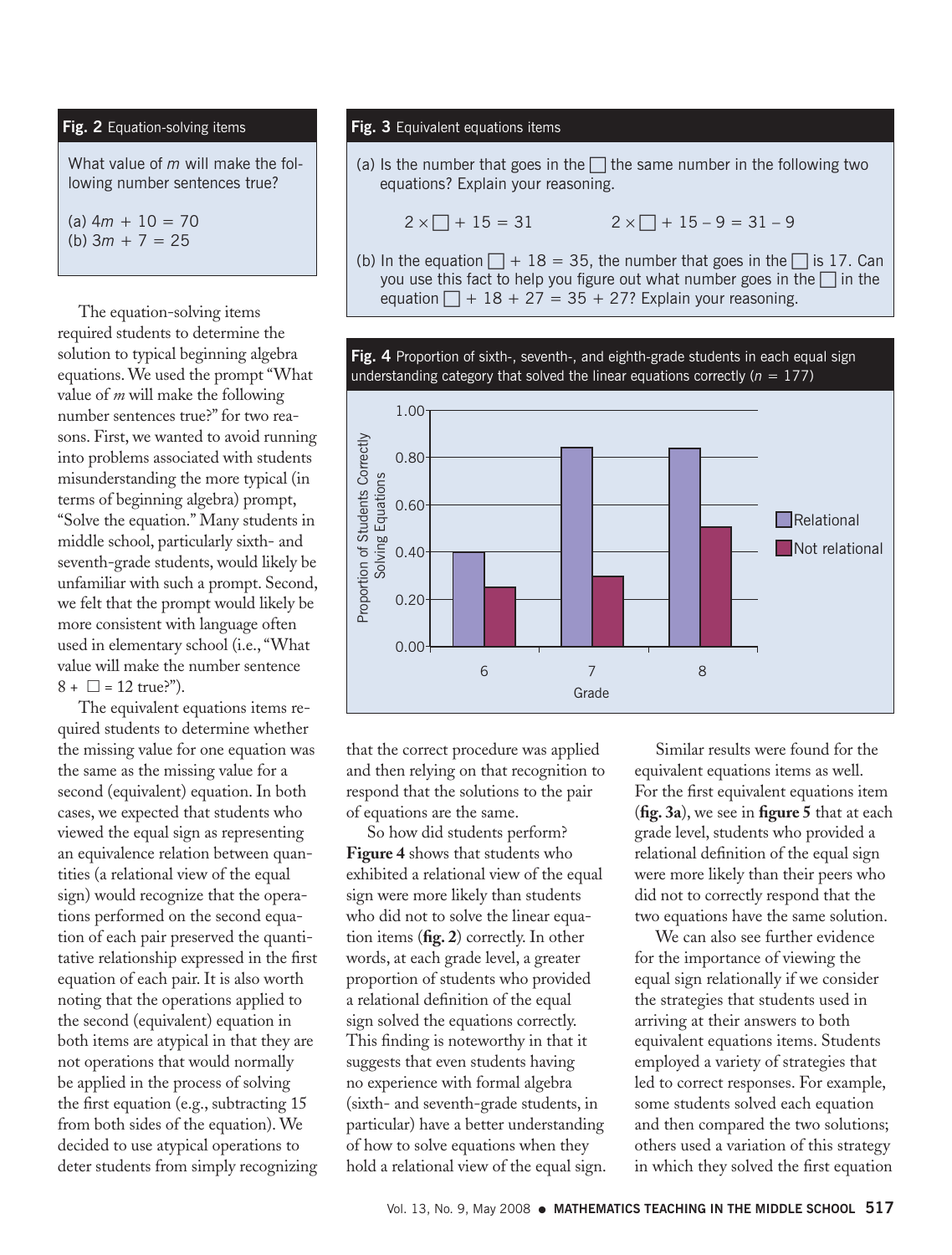

**Fig. 6** Proportion of sixth-, seventh-, and eighth-grade students in each equal sign understanding category that used the *recognize-equivalence* strategy (*n* = 249)



and then substituted that value into the second equation. However, the most efficient strategy and, arguably, the most mathematically sophisticated strategy is to recognize that the operations performed on the second equation of each pair preserves the equivalence relation expressed in the first equation (i.e., doing the same thing to both sides of the equation does not alter the solution to the equation). The following student responses, the first to the first item and the second to

the second item, are representative of the *recognize-equivalence* strategy:

Yes, if both sides of the expressions are multiplied, subtracted, added, divided, or anything else, by the same amount, the two expressions are still equivalent. (grade 8 student)

Yes it can help by saying that you can add 27 to either side of the equal sign and the answer would still be the same. (grade 7 student)

One may wonder whether such responses reflect an understanding of the equivalence relationship expressed by an equation or the memorization of a rule (i.e., "same thing to both sides"). When asked to further explain such responses in interviews, students would often provide computational examples to illustrate that they do indeed understand the equivalence relationship expressed by an equation. Overall, **figure 6** shows that at each grade level, the *recognize-equivalence* strategy was more likely to be used by those students who provided a relational definition of the equal sign.

Looking across all the items, it is clear that those students who view the equal sign relationally outperformed their peers who do not hold a relational view on equation-solving and equivalent equations problems. Moreover, they were more likely to use a more mathematically sophisticated strategy in solving the problems. Thus, in answering the question posed at the beginning of this section, we see that it *does* matter if students view the equal sign relationally.

# **Helping Students to Develop a Relational View of the Equal Sign**

We found a potentially important implication from our research: Helping students acquire a view of the equal sign as a symbol that represents an equivalence relation between two quantities may, in turn, help prepare them for success in algebra (and beyond). (For further information about the research reported in this article or for copies of the research articles, visit labweb.education.wisc. edu/knuth/taar/.) Yet much work is to be done if we consider that fewer than 50 percent of the middle school students in our study demonstrated a relational view of the equal sign (and similar results have been found in other studies). Thus, we argue that there